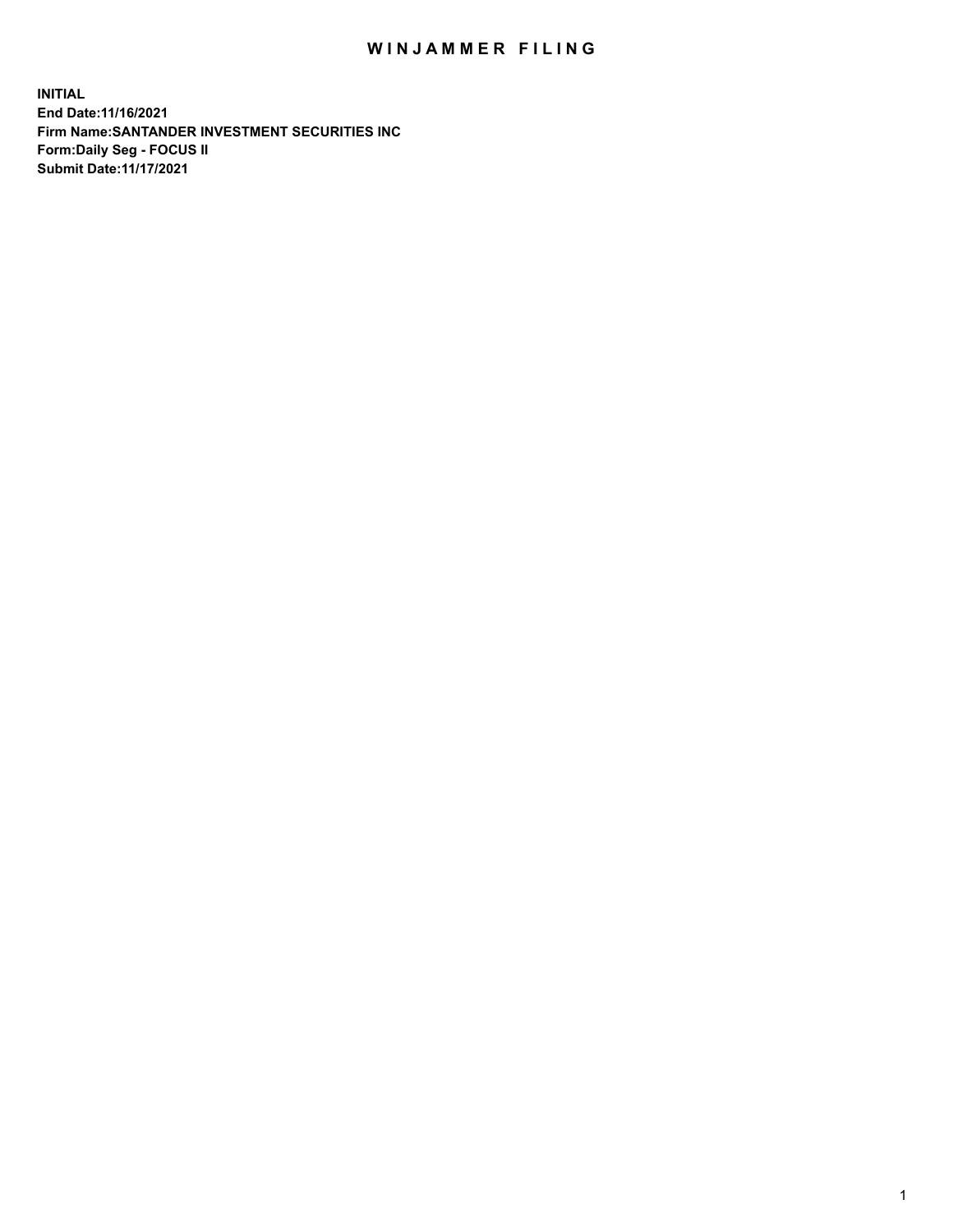**INITIAL End Date:11/16/2021 Firm Name:SANTANDER INVESTMENT SECURITIES INC Form:Daily Seg - FOCUS II Submit Date:11/17/2021 Daily Segregation - Cover Page**

| $\gamma$ ocgi cganon - oo $\gamma$ or - ago                                       |                                                      |
|-----------------------------------------------------------------------------------|------------------------------------------------------|
| Name of Company                                                                   | <b>SANTANDER INVESTMENT</b><br><b>SECURITIES INC</b> |
| <b>Contact Name</b>                                                               | <b>Richard Ro</b>                                    |
| <b>Contact Phone Number</b>                                                       | (212) 350-3662                                       |
| <b>Contact Email Address</b>                                                      | richard.ro@santander.us                              |
| FCM's Customer Segregated Funds Residual Interest Target (choose one):            |                                                      |
| a. Minimum dollar amount: ; or                                                    | 70,000,000                                           |
| b. Minimum percentage of customer segregated funds required:%; or                 | <u>0</u>                                             |
| c. Dollar amount range between: and; or                                           | 00                                                   |
| d. Percentage range of customer segregated funds required between:% and%.         | 0 <sub>0</sub>                                       |
| FCM's Customer Secured Amount Funds Residual Interest Target (choose one):        |                                                      |
| a. Minimum dollar amount: ; or                                                    | $\frac{0}{0}$                                        |
| b. Minimum percentage of customer secured funds required:%; or                    |                                                      |
| c. Dollar amount range between: and; or                                           | 0 <sub>0</sub>                                       |
| d. Percentage range of customer secured funds required between: % and %.          | 0 <sub>0</sub>                                       |
| FCM's Cleared Swaps Customer Collateral Residual Interest Target (choose one):    |                                                      |
| a. Minimum dollar amount: ; or                                                    | $\frac{0}{0}$                                        |
| b. Minimum percentage of cleared swaps customer collateral required:% ; or        |                                                      |
| c. Dollar amount range between: and; or                                           | 0 <sub>0</sub>                                       |
| d. Percentage range of cleared swaps customer collateral required between:% and%. | 0 <sub>0</sub>                                       |

Attach supporting documents CH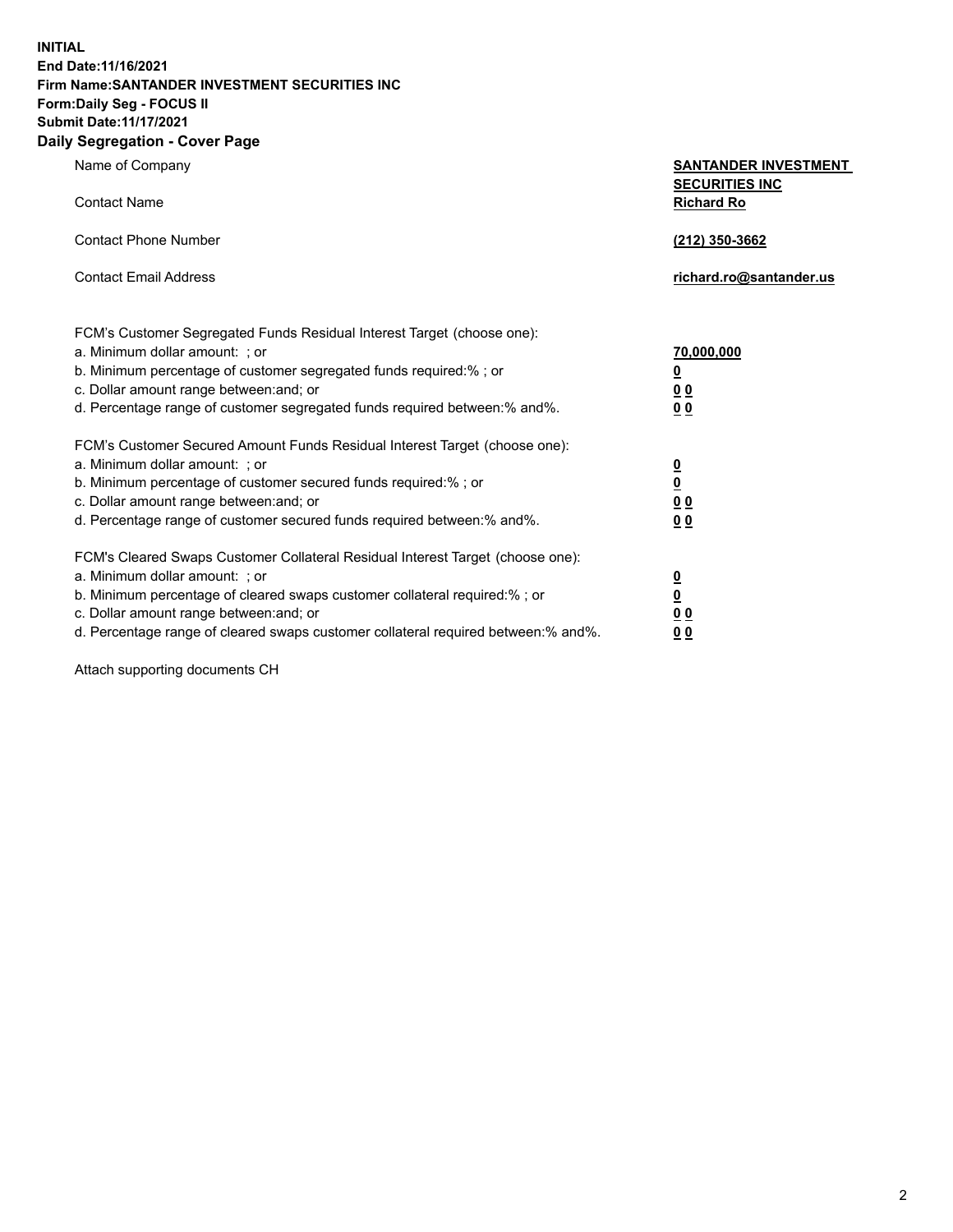## **INITIAL End Date:11/16/2021 Firm Name:SANTANDER INVESTMENT SECURITIES INC Form:Daily Seg - FOCUS II Submit Date:11/17/2021 Daily Segregation - Secured Amounts**

|     | Foreign Futures and Foreign Options Secured Amounts                                         |                   |
|-----|---------------------------------------------------------------------------------------------|-------------------|
|     | Amount required to be set aside pursuant to law, rule or regulation of a foreign            | $0$ [7305]        |
|     | government or a rule of a self-regulatory organization authorized thereunder                |                   |
| 1.  | Net ledger balance - Foreign Futures and Foreign Option Trading - All Customers             |                   |
|     | A. Cash                                                                                     | $0$ [7315]        |
|     | B. Securities (at market)                                                                   | $0$ [7317]        |
| 2.  | Net unrealized profit (loss) in open futures contracts traded on a foreign board of trade   | $0$ [7325]        |
| 3.  | Exchange traded options                                                                     |                   |
|     | a. Market value of open option contracts purchased on a foreign board of trade              | $0$ [7335]        |
|     | b. Market value of open contracts granted (sold) on a foreign board of trade                | $0$ [7337]        |
| 4.  | Net equity (deficit) (add lines 1. 2. and 3.)                                               | $0$ [7345]        |
| 5.  | Account liquidating to a deficit and account with a debit balances - gross amount           | $0$ [7351]        |
|     | Less: amount offset by customer owned securities                                            | 0 [7352] 0 [7354] |
| 6.  | Amount required to be set aside as the secured amount - Net Liquidating Equity              | $0$ [7355]        |
|     | Method (add lines 4 and 5)                                                                  |                   |
| 7.  | Greater of amount required to be set aside pursuant to foreign jurisdiction (above) or line | $0$ [7360]        |
|     | 6.                                                                                          |                   |
|     | FUNDS DEPOSITED IN SEPARATE REGULATION 30.7 ACCOUNTS                                        |                   |
| 1.  | Cash in banks                                                                               |                   |
|     | A. Banks located in the United States                                                       | $0$ [7500]        |
|     | B. Other banks qualified under Regulation 30.7                                              | 0 [7520] 0 [7530] |
| 2.  | Securities                                                                                  |                   |
|     | A. In safekeeping with banks located in the United States                                   | $0$ [7540]        |
|     | B. In safekeeping with other banks qualified under Regulation 30.7                          | 0 [7560] 0 [7570] |
| 3.  | Equities with registered futures commission merchants                                       |                   |
|     | A. Cash                                                                                     | $0$ [7580]        |
|     | <b>B.</b> Securities                                                                        | $0$ [7590]        |
|     | C. Unrealized gain (loss) on open futures contracts                                         | $0$ [7600]        |
|     | D. Value of long option contracts                                                           | $0$ [7610]        |
|     | E. Value of short option contracts                                                          | 0 [7615] 0 [7620] |
| 4.  | Amounts held by clearing organizations of foreign boards of trade                           |                   |
|     | A. Cash                                                                                     | $0$ [7640]        |
|     | <b>B.</b> Securities                                                                        | $0$ [7650]        |
|     | C. Amount due to (from) clearing organization - daily variation                             | $0$ [7660]        |
|     | D. Value of long option contracts                                                           | $0$ [7670]        |
|     | E. Value of short option contracts                                                          | 0 [7675] 0 [7680] |
| 5.  | Amounts held by members of foreign boards of trade                                          |                   |
|     | A. Cash                                                                                     | $0$ [7700]        |
|     | <b>B.</b> Securities                                                                        | $0$ [7710]        |
|     | C. Unrealized gain (loss) on open futures contracts                                         | $0$ [7720]        |
|     | D. Value of long option contracts                                                           | $0$ [7730]        |
|     | E. Value of short option contracts                                                          | 0 [7735] 0 [7740] |
| 6.  | Amounts with other depositories designated by a foreign board of trade                      | 0 [7760]          |
| 7.  | Segregated funds on hand                                                                    | $0$ [7765]        |
| 8.  | Total funds in separate section 30.7 accounts                                               | 0 [7770]          |
| 9.  | Excess (deficiency) Set Aside for Secured Amount (subtract line 7 Secured Statement         | $0$ [7380]        |
|     | Page 1 from Line 8)                                                                         |                   |
| 10. | Management Target Amount for Excess funds in separate section 30.7 accounts                 | $0$ [7780]        |
| 11. | Excess (deficiency) funds in separate 30.7 accounts over (under) Management Target          | $0$ [7785]        |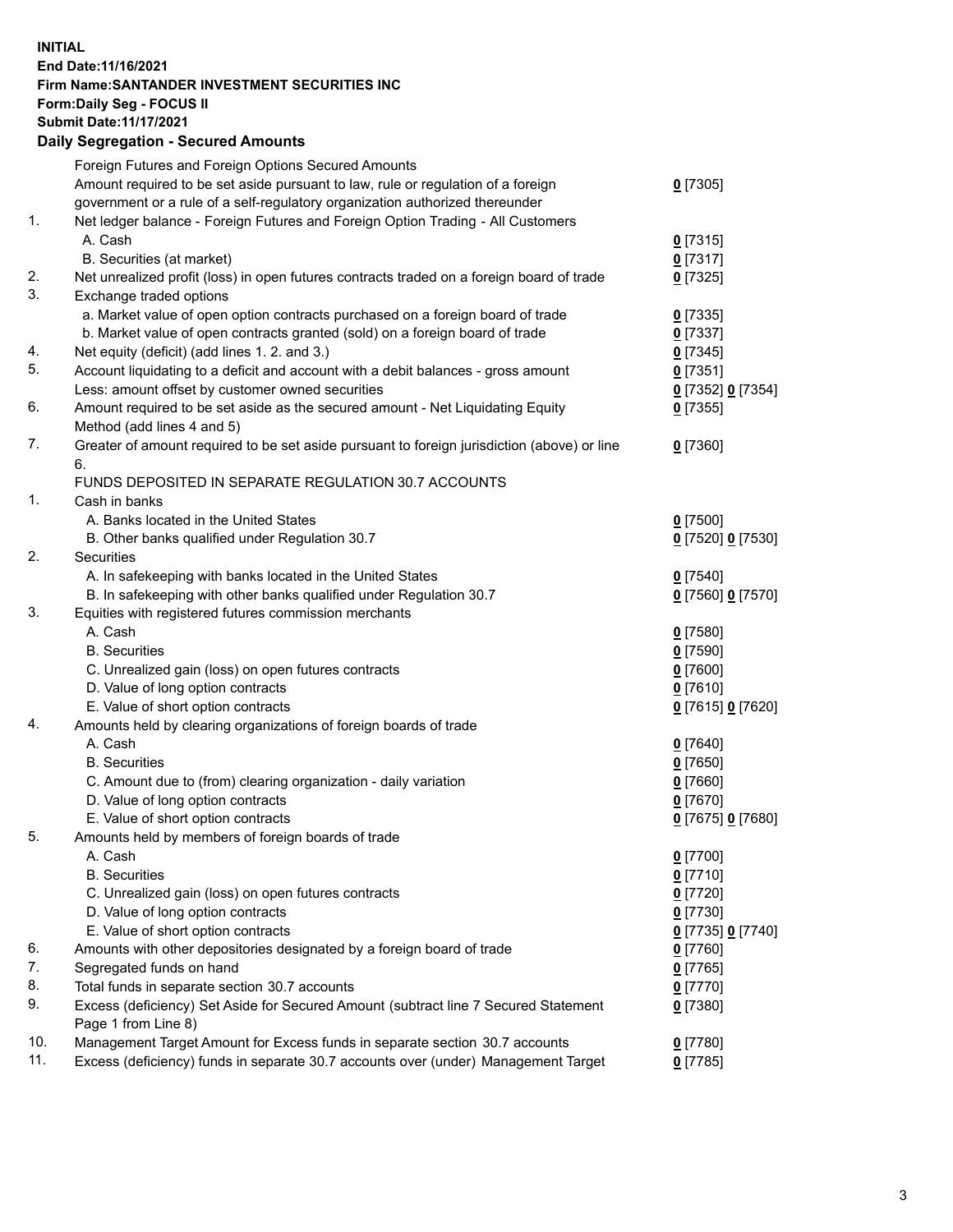| <b>INITIAL</b> |                                                                                     |                      |
|----------------|-------------------------------------------------------------------------------------|----------------------|
|                | End Date: 11/16/2021                                                                |                      |
|                | Firm Name: SANTANDER INVESTMENT SECURITIES INC                                      |                      |
|                | Form: Daily Seg - FOCUS II                                                          |                      |
|                | <b>Submit Date: 11/17/2021</b>                                                      |                      |
|                | Daily Segregation - Segregation Statement                                           |                      |
|                |                                                                                     |                      |
|                | SEGREGATION REQUIREMENTS(Section 4d(2) of the CEAct)                                |                      |
| 1.             | Net ledger balance                                                                  |                      |
|                | A. Cash                                                                             | 1,914,194,148 [7010] |
|                | B. Securities (at market)                                                           | $0$ [7020]           |
| 2.             | Net unrealized profit (loss) in open futures contracts traded on a contract market  | 69,100,422 [7030]    |
| 3.             | Exchange traded options                                                             |                      |
|                | A. Add market value of open option contracts purchased on a contract market         | 34,786,331 [7032]    |
|                | B. Deduct market value of open option contracts granted (sold) on a contract market | -34,457,311 [7033]   |
| 4.             | Net equity (deficit) (add lines 1, 2 and 3)                                         | 1,983,623,590 [7040] |
| 5.             | Accounts liquidating to a deficit and accounts with                                 |                      |
|                | debit balances - gross amount                                                       | $0$ [7045]           |
|                | Less: amount offset by customer securities                                          | 0 [7047] 0 [7050]    |
| 6.             | Amount required to be segregated (add lines 4 and 5)                                | 1,983,623,590 [7060] |
|                | FUNDS IN SEGREGATED ACCOUNTS                                                        |                      |
| 7.             | Deposited in segregated funds bank accounts                                         |                      |
|                | A. Cash                                                                             | 196,914,253 [7070]   |
|                | B. Securities representing investments of customers' funds (at market)              | $0$ [7080]           |
|                | C. Securities held for particular customers or option customers in lieu of cash (at | $0$ [7090]           |
|                | market)                                                                             |                      |
| 8.             | Margins on deposit with derivatives clearing organizations of contract markets      |                      |
|                | A. Cash                                                                             | 1,885,786,843 [7100] |
|                | B. Securities representing investments of customers' funds (at market)              | $0$ [7110]           |
|                | C. Securities held for particular customers or option customers in lieu of cash (at | $0$ [7120]           |
|                | market)                                                                             |                      |
| 9.             | Net settlement from (to) derivatives clearing organizations of contract markets     | -27,819,832 [7130]   |
| 10.            | Exchange traded options                                                             |                      |
|                | A. Value of open long option contracts                                              | 34,786,331 [7132]    |
|                | B. Value of open short option contracts                                             | -34,457,311 [7133]   |
| 11.            | Net equities with other FCMs                                                        |                      |
|                | A. Net liquidating equity                                                           | $0$ [7140]           |
|                | B. Securities representing investments of customers' funds (at market)              | $0$ [7160]           |
|                | C. Securities held for particular customers or option customers in lieu of cash (at | $0$ [7170]           |
|                | market)                                                                             |                      |
| 12.            | Segregated funds on hand                                                            | $0$ [7150]           |
| 13.            | Total amount in segregation (add lines 7 through 12)                                | 2,055,210,284 [7180] |
| 14.            | Excess (deficiency) funds in segregation (subtract line 6 from line 13)             | 71,586,694 [7190]    |
| 15.            | Management Target Amount for Excess funds in segregation                            | 70,000,000 [7194]    |
| 16.            | Excess (deficiency) funds in segregation over (under) Management Target Amount      | 1,586,694 [7198]     |
|                | <b>Excess</b>                                                                       |                      |